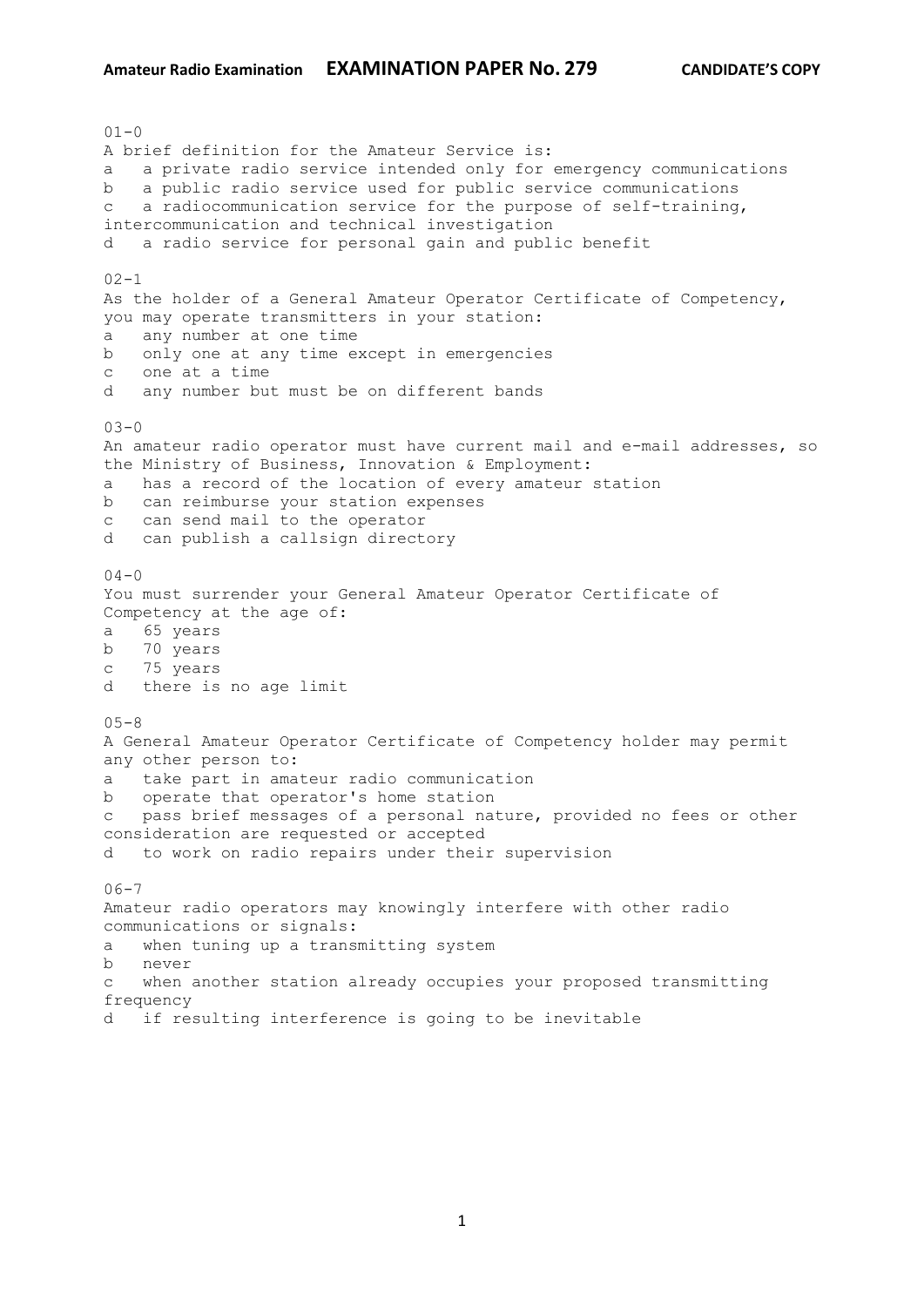$07 - 1$ A New Zealand amateur radio operator may: a be prepared with emergency radio apparatus available on 12-hour notice b train for and support disaster relief activities c operate with emergency traffic-handling, using solar cells during week-end days d use portable antennas but, only during daylight hours  $08 - 4$ In New Zealand, the "20 metre band" frequency limits are: a 14.00 to 14.20 MHz b 14.00 to 14.25 MHz c 14.00 to 14.30 MHz d 14.00 to 14.35 MHz  $09 - 8$ When the Amateur Service is a secondary user of a band and another service is the primary user, this means: a nothing at all, because all services have equal rights to operate b amateurs may only use the band during declared emergencies c the band may be used by amateurs provided harmful interference is not caused to other services d you may increase transmitter power to overcome any interference  $10 - 1$ Silicon, as used in diodes and transistors, has been doped to become: a a semiconductor b a superconductor c a conductor d an insulator  $11 - 0$ The plastic coating around wire is: a a conductor b an inductor c an insulator d a magnet  $12 - 5$ The voltage "two volts" is also: a 2,000 mV b 2,000 kV c 2,000 uV d 2,000 MV  $13 - 1$ A current of 10 mA is measured in a 500 ohm resistor. The voltage across the resistor will be: a 50 volt b 5 volt c 500 volt d 5000 volt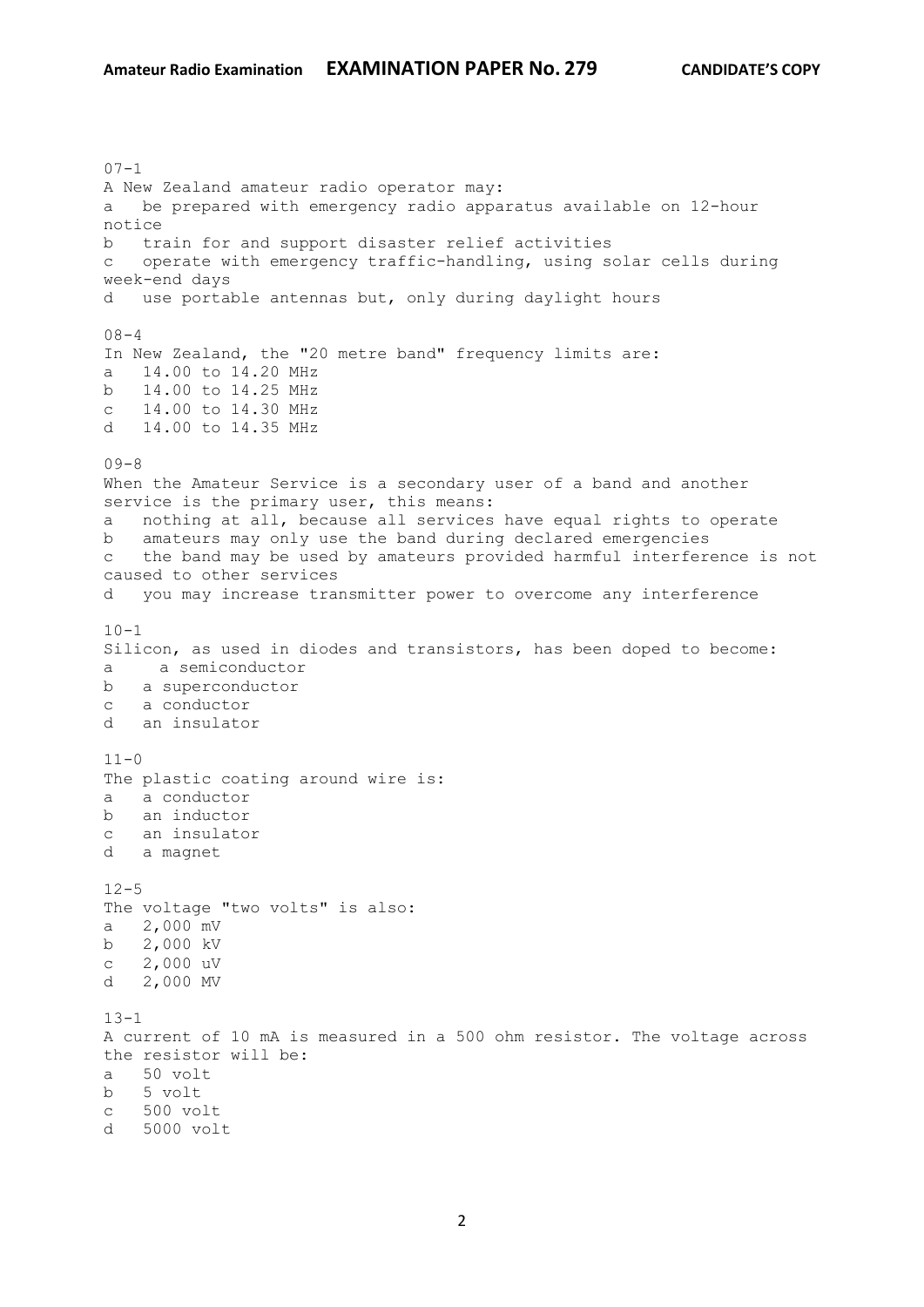$14-1$ A circuit has a total resistance of 100 ohm and 50 volt is applied across it. The current flow will be: a 500 mA b 50 mA c 2 ampere d 20 ampere  $15 - 4$ You can operate this greatest number of identical lamps, each drawing a current of 250 mA, from a 5A supply: a 50 b 30 c 20 d 5  $16 - 5$ If a 2.2 megohm and a 100 kilohm resistor are connected in series, the total resistance is: a 2.3 megohm b 2.1 megohm c 2.11 megohm d 2.21 megohm  $17-3$ The following combination of 28 ohm resistors has a total resistance of 42 ohm: a a combination of two resistors in parallel, then placed in series with another resistor b a combination of two resistors in parallel, then placed in series with another two in parallel c three resistors in series d three resistors in parallel  $18 - 5$ A current of 500 milliamp passes through a 1000 ohm resistance. The power dissipated is: a 250 watt b 0.25 watt c 2.5 watt d 25 watt  $19-0$ The following two quantities should be multiplied together to find power: a resistance and capacitance b voltage and inductance c voltage and current d inductance and capacitance  $20 - 4$ An impure signal is found to have 2 kHz and 4 kHz components. This 4 kHz signal is: a a harmonic of the 2 kHz signal b a fundamental of the 2 kHz signal c a sub-harmonic of 2 kHz d the DC component of the main signal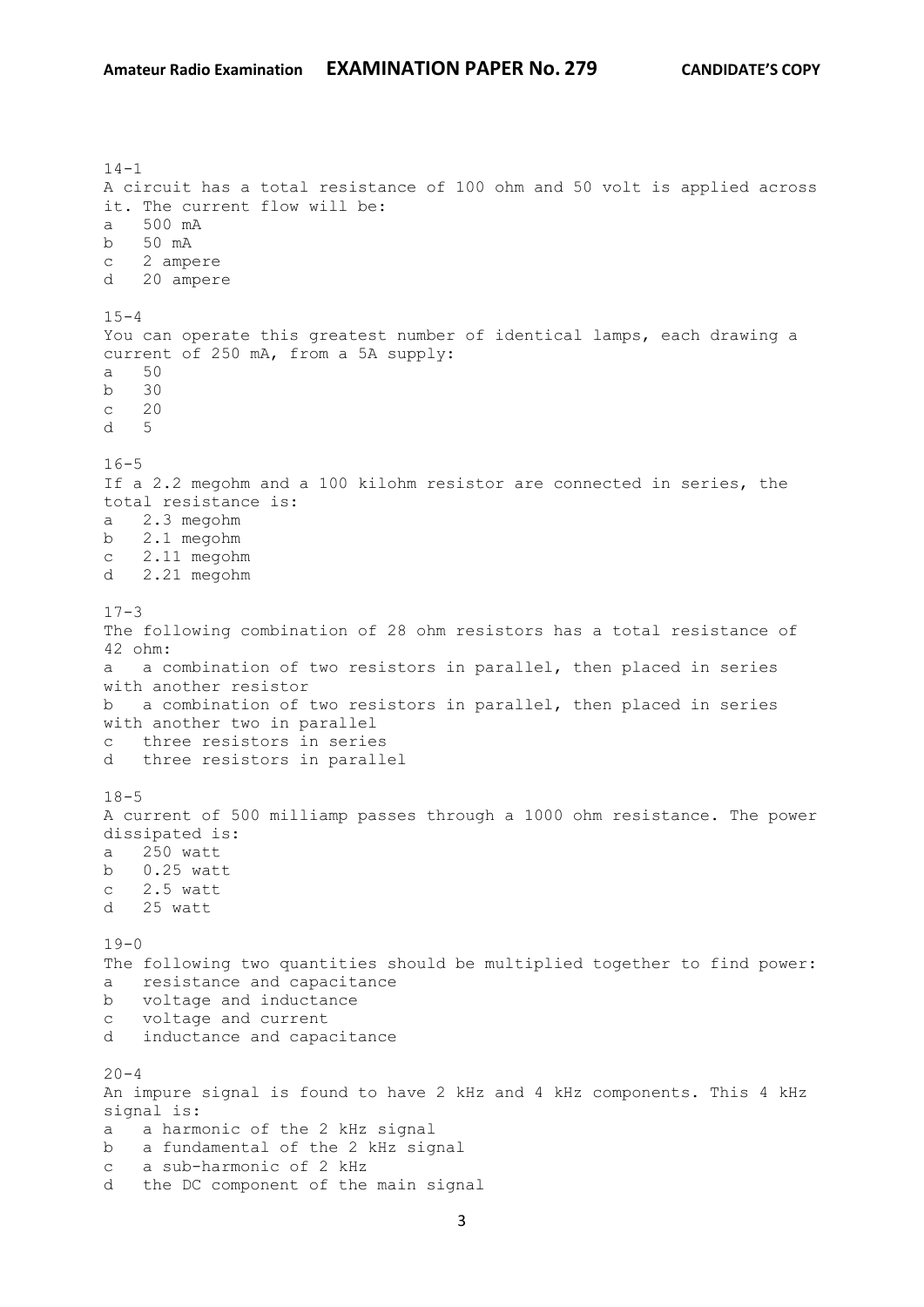$21 - 9$ Increasing the number of turns on an inductor will make its inductance: a decrease b remain unchanged c become resistive d increase  $22 - 6$ An inductor and a capacitor are connected in parallel. At the resonant frequency, the resulting impedance is: a minimum b maximum c totally reactive d totally inductive  $23 - 8$ The correct colour coding for the earth wire in a flexible mains lead is: a brown b yellow and green c blue d white  $24 - 9$ The following material is considered to be a semiconductor: a copper b sulphur c silicon d tantalum  $25 - 7$ To bias a transistor to cut-off, the base must be: a at the collector potential b mid-way between collector and emitter potentials c at the emitter potential d mid-way between the collector and the supply potentials  $26 - 9$ A triode valve has this many grids: a one b two c three d three plus a filament  $27 - 6$ An ammeter should not be connected directly across the terminals of a 12 volt car battery because: a no current will flow because no other components are in the circuit b the resulting high current will probably destroy the ammeter c the battery voltage will be too low for a measurable current to flow d the battery voltage will be too high for a measurable current to flow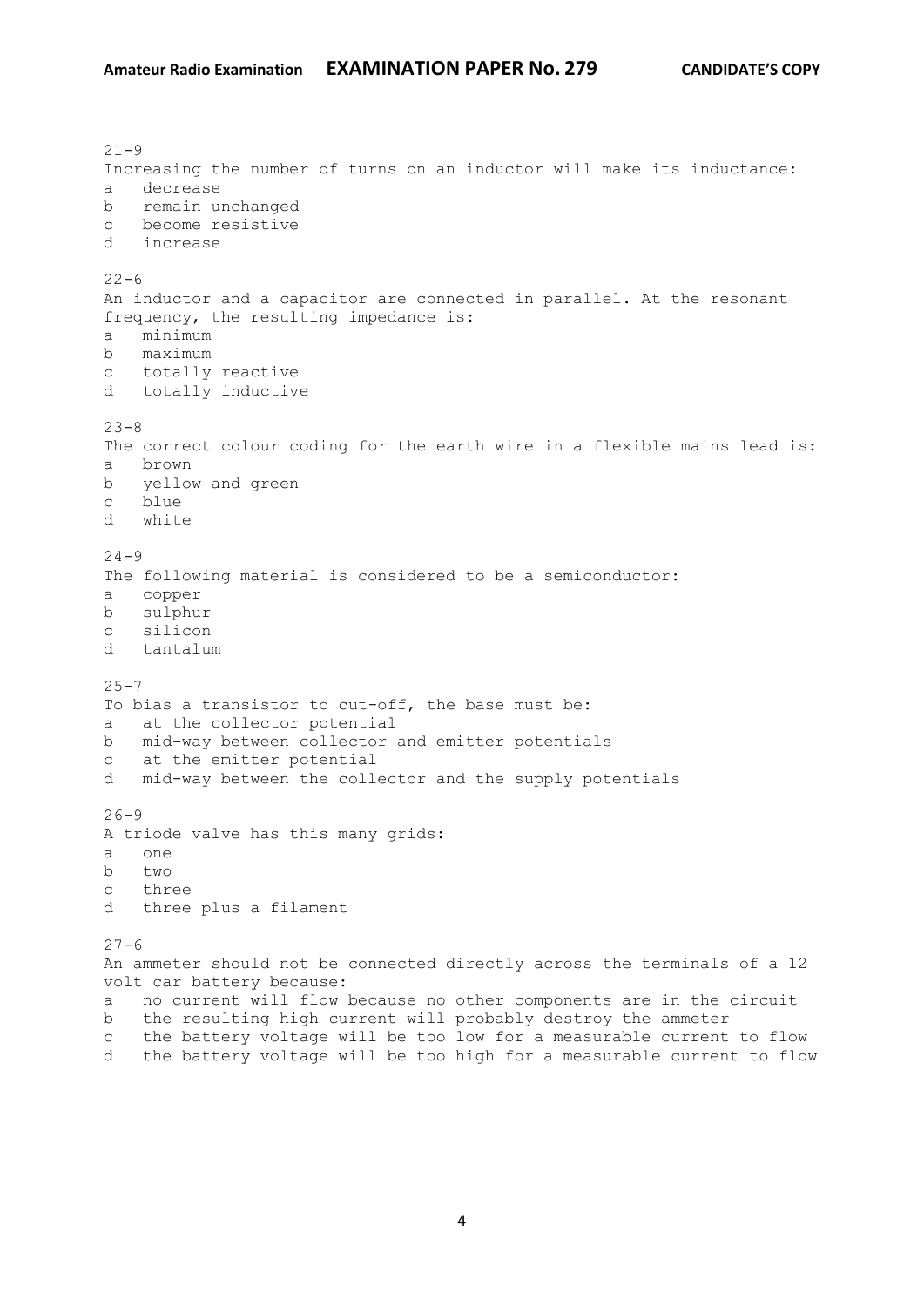$28 - 5$ An attenuator network has 10 volt rms applied to its input with 1 volt rms measured at its output. The attenuation of the network is: a 6 dB b 10 dB c 40 dB d 20 dB  $29 - 4$ In an HF station, the "linear amplifier" is: a an amplifier to remove distortion in signals from the transceiver b an amplifier with all components arranged in-line c a push-pull amplifier to cancel second harmonic distortion d an optional amplifier to be switched in when higher power is required  $30 - 9$ In a frequency modulation receiver, this connects to the audio frequency amplifier output: a the intermediate frequency amplifier b the speaker and/or headphones c the frequency discriminator d the limiter 31-9 In a single sideband and CW receiver, this is connected to the output of the audio frequency amplifier: a the speaker and/or headphones b the mixer c the radio frequency amplifier d the beat frequency oscillator 32-2 Of two receivers, the one capable of receiving the weakest signal will have: a an RF gain control b the loudest audio output c the greatest tuning range d the least internally generated noise 33-9 The AGC circuit in a receiver usually controls the: a RF and IF stages b audio stage c mixer stage d power supply  $34 - 1$ A superhet receiver, with an IF at 500 kHz, is receiving a 14 MHz signal. The local oscillator frequency is: a 19 MHz b 14.5 MHz c 500 kHz d 28 MHz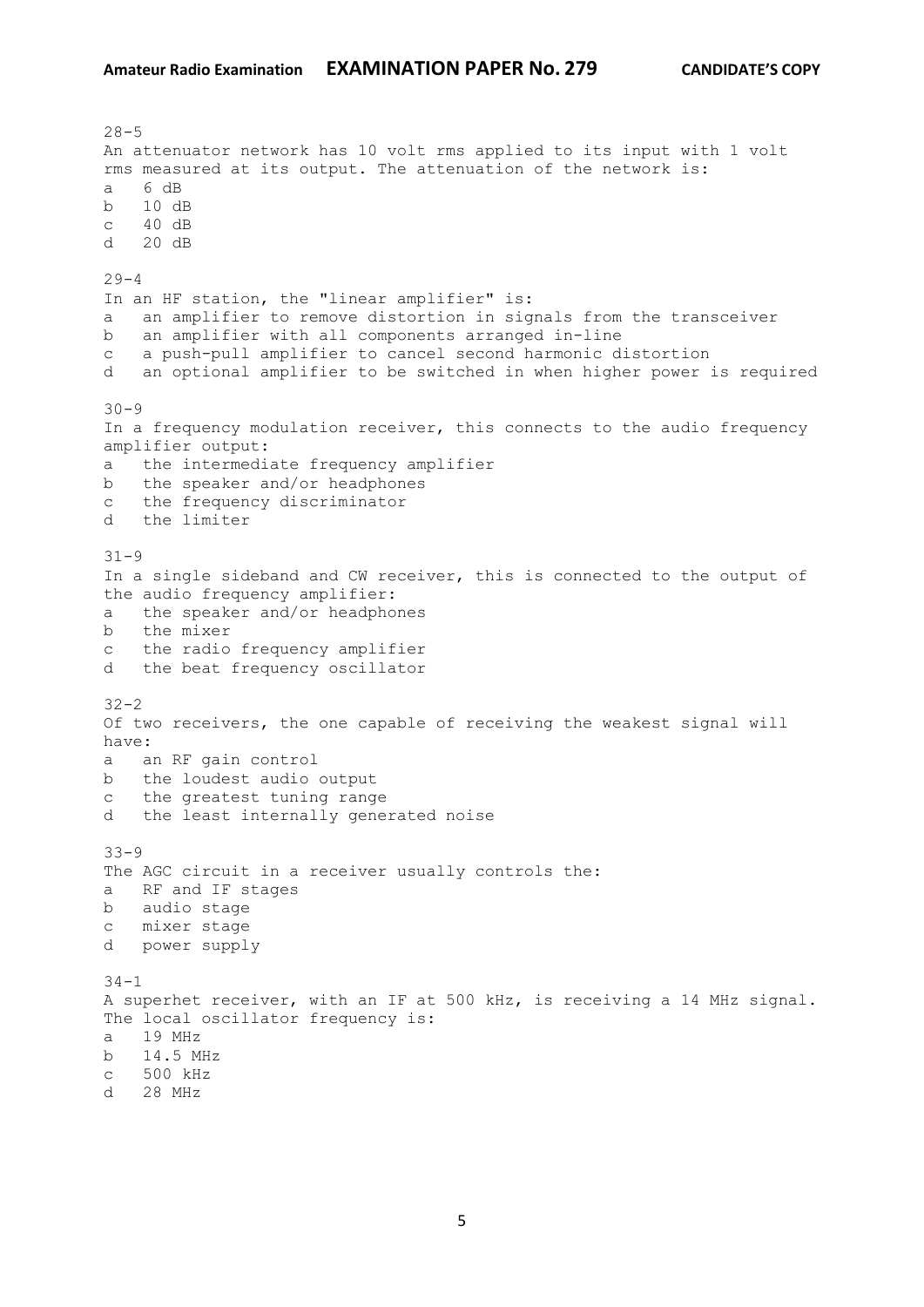$35 - 1$ In a communications receiver, a highly-selective filter would be located in the: a IF circuits b local oscillator c audio output stage d detector  $36 - 2$ The primary source of noise that can be heard in a UHF band receiver with its antenna connected is: a detector noise b atmospheric noise c man-made noise d receiver front-end noise 37-9 In a CW transmitter, this is located between the master oscillator and the power amplifier: a driver/buffer b audio amplifier c power supply d telegraph key 38-8 In a single sideband transmitter, the output of this is connected to the mixer: a radio frequency oscillator b linear amplifier c variable frequency oscillator d antenna 39-5 Several stations advise that your FM simplex transmission in the "two metre" band is distorted. The cause might be that: a the transmitter modulation deviation is too high b your antenna is too low c the transmitter has become unsynchronised d your transmitter frequency split is incorrect  $40 - 0$ A harmonic of a signal transmitted at 3525 kHz would be expected to occur at: a 3573 kHz b 21050 kHz c 7050 kHz d 14025 kHz  $41 - 0$ Harmonics are to be avoided because they: a cause damage to amateur equipment b make your signal unreadable at other stations on that band c cause possible interference to other users of that band d cause possible interference to services using other bands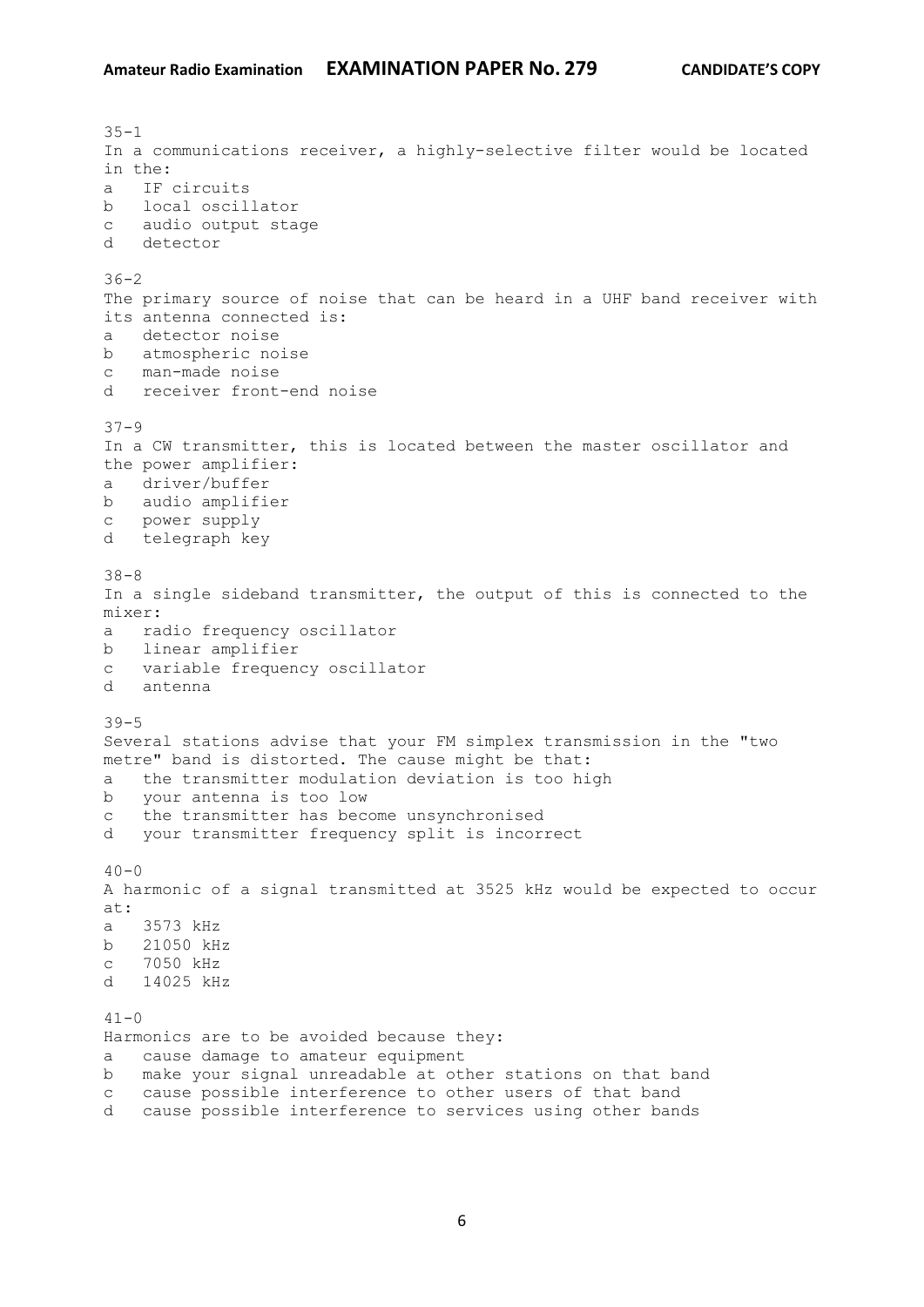$42 - 3$ The following could power a solid-state 10 watt VHF transceiver: a a 12 volt car battery b 6 penlite cells in series c a 12 volt, 500 mA plug-pack d a 6 volt 10 amp-hour gel cell  $43 - 2$ A transformer is used in a power supply to: a transform the incoming mains AC voltage to a DC voltage b ensure that any RF radiation cannot get into the power supply c transform the mains AC voltage to a more convenient AC voltage d transform the mains AC waveform into a higher frequency waveform  $44 - 3$ A signal report of "5 and 1" indicates: a perfect intelligibility but very low signal strength b very low intelligibility but good signal strength c perfect intelligibility, high signal strength d medium intelligibility and signal strength  $45 - 9$ The "National System" is: a a series of nationwide amateur radio linked repeaters in the 70 cm band b the legal licensing standard of Amateur operation in New Zealand c the official New Zealand repeater band plan d a nationwide emergency communications procedure  $46 - 2$ "VOX" stands for: a volume operated extension speaker b voice operated transmit c variable oscillator transmitter d voice operated expander  $47 - 6$ The "Q" signal "shall I decrease transmitter power?" is: a QRL? b QRZ? c QRN? d ORP?  $48 - 0$ Any length of transmission line may be made to appear as an infinitely long line by: a shorting the line at the end b leaving the line open at the end c increasing the standing wave ratio above unity d terminating the line in its characteristic impedance  $49 - 7$ The velocity factor of a coaxial cable with solid polythene dielectric is about: a 0.66 b 0.1 c 0.8  $d = 1.0$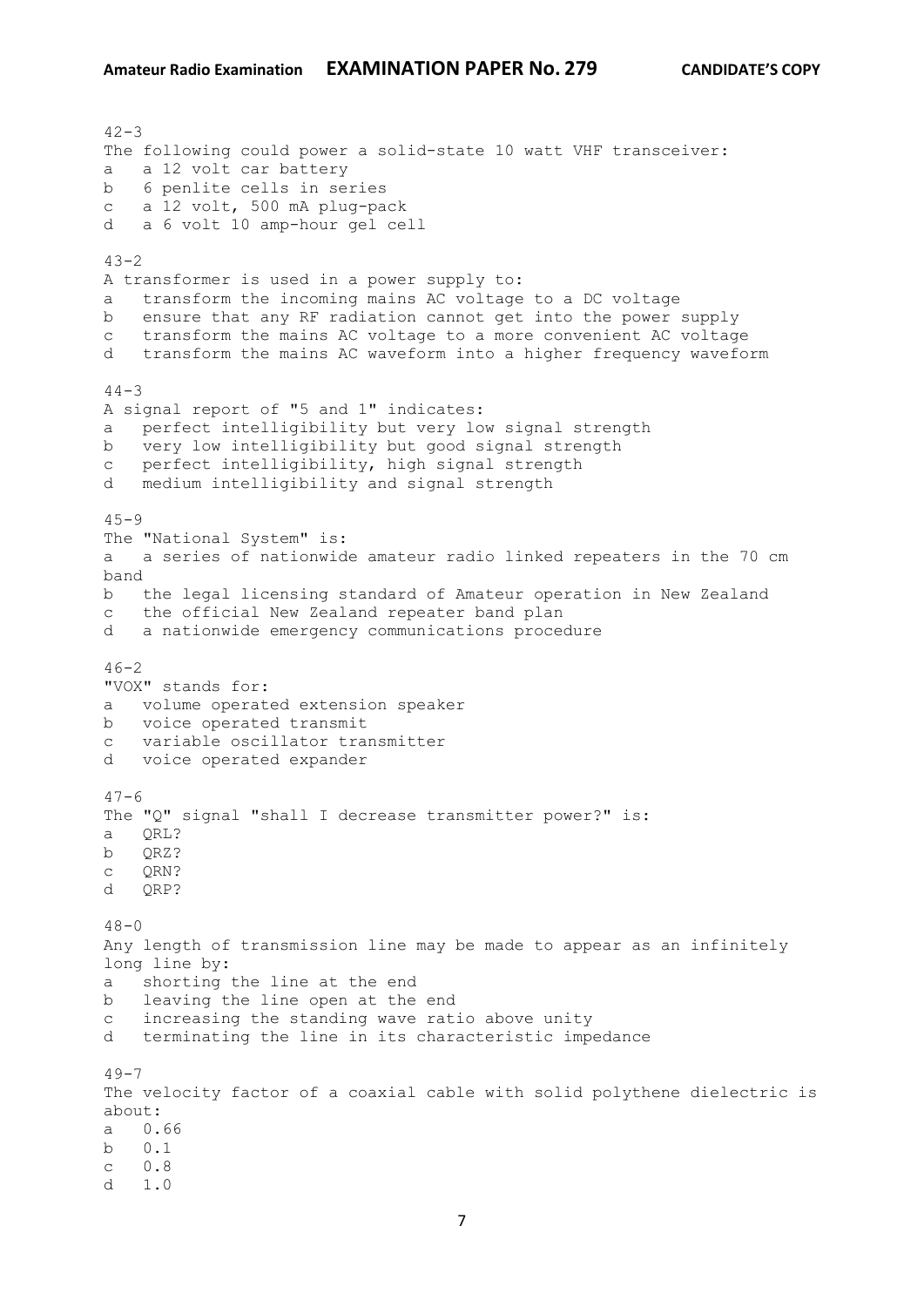$50 - 0$ The support member for the elements of a Yagi antenna is known as the: a reflector b driven element c director d boom  $51 - 2$ An antenna which transmits equally well in all compass directions is a: a dipole with a reflector only b dipole with director only c half-wave horizontal dipole d quarter-wave grounded vertical 52-9 A vertical antenna which uses a flat conductive surface at its base is the: a quarter-wave ground plane b vertical dipole c rhombic d long wire 53-9 On VHF and UHF bands, polarisation of the receiving antenna is important in relation to the transmitting antenna, but on HF it is relatively unimportant because: a the ground wave and the sky wave continually shift the polarisation b the ionosphere can change the polarisation of the signal from moment to moment c anomalies in the earth's magnetic field profoundly affect HF polarisation d improved selectivity in HF receivers makes changes in polarisation redundant  $54 - 2$ The highest frequency that will be reflected back to the earth at any given time is known as the: a UHF b OWF c MUF d LUF  $55 - 6$ The distance from the transmitter to the nearest point where the sky wave returns to the earth is called the: a angle of radiation b maximum usable frequency c skip zone d skip distance 56-3 Skip distance is a term associated with signals through the ionosphere. Skip effects are due to: a selective fading of local signals b reflection and refraction from the ionosphere c high gain antennas being used d local cloud cover